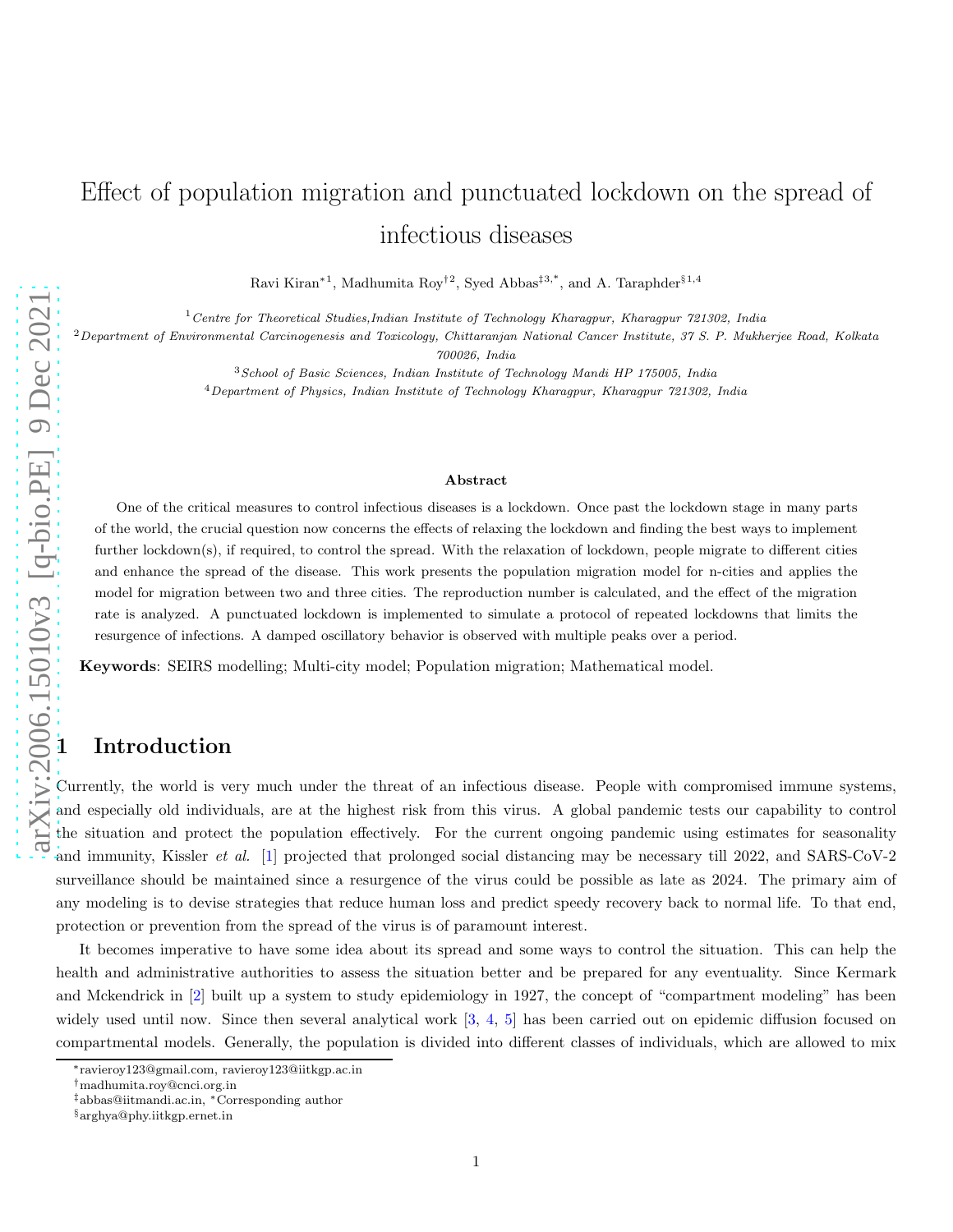homogeneously. In the present work, we study the SEIRS (Susceptible - Exposed - Infectious - Recovered – Susceptible) model for migration between n-cities. We then analyze a particular problem at hand, namely, the diffusion of the population between two and three cities in the backdrop of the COVID attack. Population diffusion has been introduced in [\[6\]](#page-15-5), and an earlier, more general study using the SIS model was studied by Liu et al. [\[7\]](#page-15-6); we use the SEIRS model as it is more suitable to analyze the present COVID situation. We pose a few questions and suggest control measures for the benefit of the population. No effect of vaccines has been considered, as it is still not available. In our model, a small fraction of the people in a city migrate to another city. In earlier work in SIR, model [\[8\]](#page-15-7) the susceptible individuals are allowed to migrate in or out of the cities. In the present work, we enable individuals of all types to migrate between the cities.

One of the crucial problems arising from population mixing is the resurgence of infected and exposed individuals. The novelty of the new virus is that while an individual might not be infected, there is a good chance for them to be susceptible or even exposed. When one of the cities has a large influx of individuals, the possibility of an outbreak increases, and in the absence of any vaccine, the first measure is a strict containment implementation. The best way to reduce the exposed and infected individuals is a significant question with the parameters at hand. It turns out that this depends on (i) how early we take action and (ii) migration parameters and reinforcement of public health diktats. This also provides us with a long-term solution that can be implemented to bring the situation back to some normalcy.

# 2 SEIR Model: Theory and Differential Equation

## 2.1 Notation

<span id="page-1-0"></span>We summarize the list of variables used in this section as follows:

Table 1

Table of notation.

| Variables               |                                                                                               |  |  |  |  |  |  |
|-------------------------|-----------------------------------------------------------------------------------------------|--|--|--|--|--|--|
| Notation                | Description                                                                                   |  |  |  |  |  |  |
| S                       | Susceptible population                                                                        |  |  |  |  |  |  |
| Е                       | Exposed(latent) population                                                                    |  |  |  |  |  |  |
|                         | Infected population                                                                           |  |  |  |  |  |  |
| R                       | The population who recovered from the disease                                                 |  |  |  |  |  |  |
| <b>Fixed Parameters</b> |                                                                                               |  |  |  |  |  |  |
| Notation                | Description                                                                                   |  |  |  |  |  |  |
| A                       | Birth rate of individuals                                                                     |  |  |  |  |  |  |
| $m_{ij}$                | Migration parameter describing migration from city j to city i                                |  |  |  |  |  |  |
| $\beta_i$               | Probability of disease transmission in city i                                                 |  |  |  |  |  |  |
| $1/\eta$                | half-saturation constant of infected individuals.                                             |  |  |  |  |  |  |
|                         | Fraction of the recovered individual who loses their immunity and becomes susceptible in unit |  |  |  |  |  |  |
|                         | time.                                                                                         |  |  |  |  |  |  |
| 1/d                     | Average life expectancy.                                                                      |  |  |  |  |  |  |
| $1/\alpha$              | Average life expectancy of infected individual.                                               |  |  |  |  |  |  |
|                         | Length of infectious period for the infected population.                                      |  |  |  |  |  |  |
| $^{1/\sigma}$           | Length of latent period for the exposed population                                            |  |  |  |  |  |  |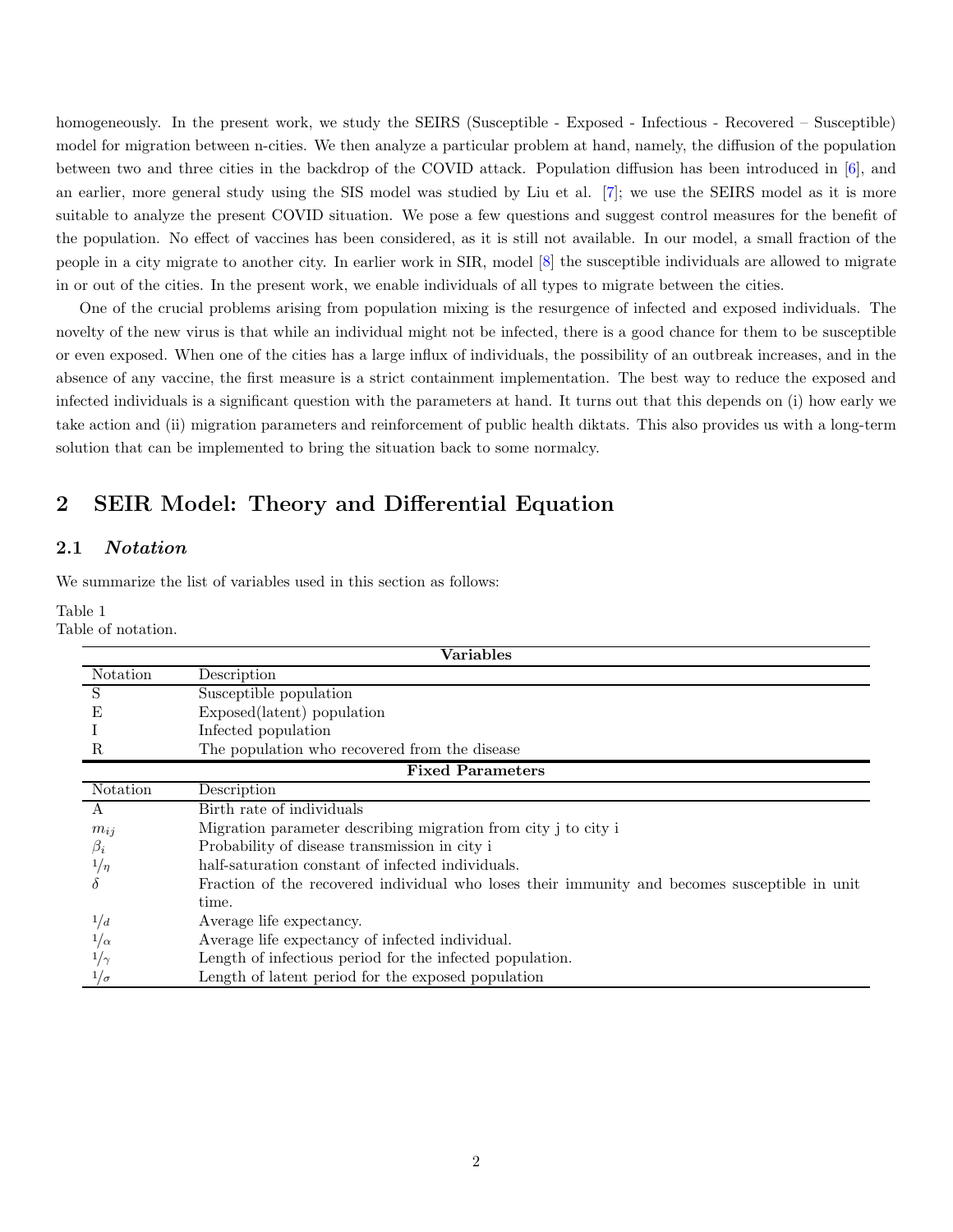## <span id="page-2-0"></span>2.2 SEIR: Basic Modelling

There is a long history of mathematical models in epidemiology, and most of them are compartment models, with the population divided into different classes. This type of compartment model for capturing the dynamics of infectious disease was proposed by Kermack, and McKendrick [\[2\]](#page-15-1). In their model (SIR), the population was divided into three states which have been modified with an addition of another compartment, and many versions of this model (SEIR) can be found, for instance, in Hethcote [\[9\]](#page-15-8), Diekmann et al. [\[10\]](#page-15-9). SEIR model has the following characteristics:

- Susceptible class, S(t) is the number of individuals not yet infected with the disease at time t. These individuals are susceptible to the disease.
- Exposed class,  $E(t)$  are the exposed individuals but not yet infectious.
- Infected class, I(t) denotes the number of individuals who have been infected with the disease and are capable of spreading disease to those who are susceptibles.
- Recovered class, R(t) are the individuals who recovered from the infection either due to immunization or due to death.

Many contact rate forms are used in the incidence term in the epidemic models, the most common being the standard incidence  $\frac{\lambda SI}{N}$  which starts with the assumption that the adequate contact rate is a constant  $\lambda$ . The bilinear incidence  $\beta SI = \beta N \frac{S}{N}I$  implies that the proper contact rate  $\beta N$  is linearly proportional to the total population size N. The drawback of this is that it would be unrealistic for a population too large. Since we want to simulate some degree of social distancing, we use the saturated incidence rate.

In the present paper, we assume that immunity does not last forever, and a fraction of the population loses their immunity and becomes susceptible again. The following flowchart shows the basic SEIRS model with social distancing.



The ordinary differential equations can then be formulated as

$$
\frac{dS}{dt} = A - \frac{\beta SI}{1 + \eta I} + \delta R - dS
$$
\n
$$
\frac{dE}{dt} = \frac{\beta SI}{1 + \eta I} - \sigma E - dE
$$
\n
$$
\frac{dI}{dt} = \sigma E - \gamma I - \alpha I - dI
$$
\n
$$
\frac{dR}{dt} = \gamma I - \delta R - dR
$$
\n(1)

Since the total population is not constant, we have Total population at time t as,  $N(t) = S(t) + E(t) + I(t) + R(t)$ .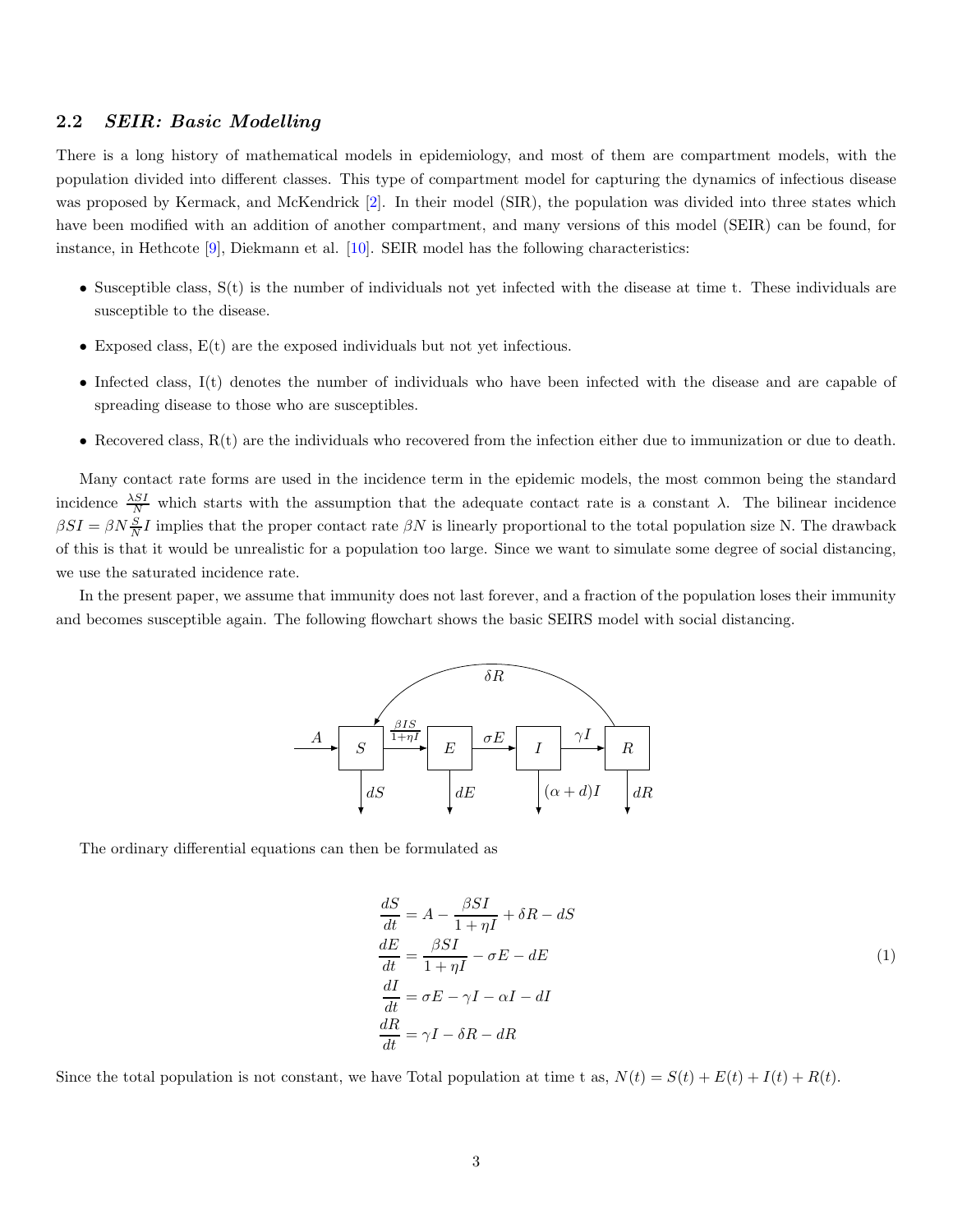#### 2.3 Population migration model with multiple cities

For infectious diseases, the study of migration between different populations is quite important. The study of mobility on the spread of an infectious disease can be accomplished in various ways, such as in [\[11\]](#page-15-10) where the SIR model has been implemented to study migration between the larger city and several smaller cities. In this section, we present the generalized migration between n cities. We use the SEIRS model described in section [2.2.](#page-2-0) We consider a model with state variables  $S_i$ ,  $E_i$ ,  $I_i$ ,  $R_i$  that represent the number of susceptible, infected, exposed and recovered individuals in city<sub>i</sub>, respectively. The suffix i runs from 1 to n and describes the i<sup>th</sup> city. Table I lists the variables and parameters used, with their suffix referring to the city  $(i, j = 1 \cdots n)$ .

The parameter  $\beta_i$  is the transmission coefficient in the city i; it has units per unit time per individual. It represents the rate of infection. The parameter  $\gamma$  is the per capita rate of recovery, i.e.,  $\gamma$  is the length of the infectious period for the infected population. The constant A is the rate of inflow of new individuals either by birth or from some external cities not under consideration. The parameter d is the natural death rate; the reciprocal  $1/d$  is interpreted as the average life expectancy (e.g., 70 years), which refers to the average normal deaths not related to infectious disease. The parameter  $m_{ij}$  is the rate of movement from city j to i.  $\delta$  is the fraction of individuals from the recovered class who become susceptible again. Unless stated otherwise, all the parameters are positive.

The total population of the city i is  $N_i = S_i + E_i + I_i + R_i$ . The differential equations governing the migration between cities is:

<span id="page-3-0"></span>
$$
\frac{dS_i}{dt} = A - \sum_{\substack{j=1 \ j \neq i}}^n m_{ji} S_i + \sum_{\substack{j=1 \ j \neq i}}^n m_{ij} S_j - \frac{\beta_i S_i I_i}{1 + \eta_i I_i} + \delta R_i - dS_i
$$
\n
$$
\frac{dE_i}{dt} = \frac{\beta_i S_i I_i}{1 + \eta I_i} - (\sigma + d) E_i - \sum_{\substack{j=1 \ j \neq i}}^n m_{ji} E_i + \sum_{\substack{j=1 \ j \neq i}}^n m_{ij} E_j
$$
\n
$$
\frac{dI_i}{dt} = \sigma E_i - (\gamma + \alpha + d) I_i - \sum_{\substack{j=1 \ j \neq i}}^n m_{ji} I_i + \sum_{\substack{j=1 \ j \neq i}}^n m_{ij} I_j
$$
\n
$$
\frac{dR_i}{dt} = \gamma I_i - \delta R_i - dR_i - \sum_{\substack{j=1 \ j \neq i}}^n m_{ji} R_i + \sum_{\substack{j=1 \ j \neq i}}^n m_{ij} R_j
$$
\n(2)

# 3 Population Migration: application to two cities

As an application of the above model we analyse the system[\(2\)](#page-3-0) for two cities in this section. The notation used in system[\(2\)](#page-3-0) is already explained in Table $(1)$ . The parameters used in the simulation for two cities is given in Table $(2)$ .

#### <span id="page-3-1"></span>3.1 Description of cities

In order to analyze the effect of migration on the epidemic, we try to make some realistic situations for the two cities. For the first case, we consider migration from a well-developed larger city(L) to a lesser developed smaller city (S). The city L has better infrastructure, thus attracting people from city S. They can also implement better preventive measures in social distancing and control the migration rate. The initial conditions are: For city L (city number 1;  $N_1, S_1, E_1, I_1, R_1 =$  $10^8$ ,  $N_1 - E_1 - I_1 - R_1$ , 1000, 1, 0) and for city S (city number 2;  $N_2$ ,  $S_2$ ,  $E_2$ ,  $I_2$ ,  $R_2 = 10^7$ ,  $N_2 - E_2 - I_2 - R_2$ , 1000, 1, 0). The contact rate  $\beta$  is assumed to be the same for both the cities and  $\eta$ , which is the saturation the factor that measures the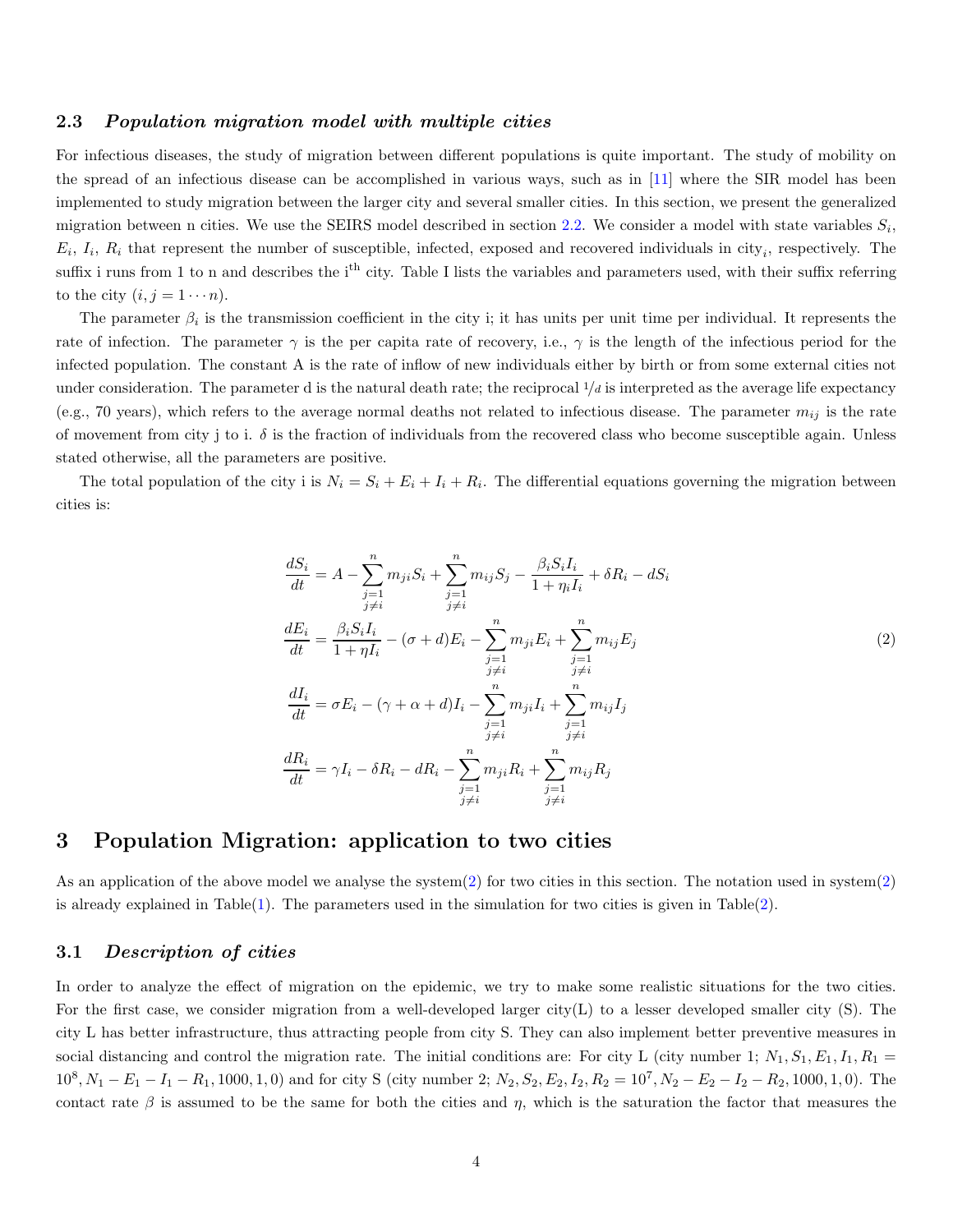<span id="page-4-0"></span>Table 2 Parameters used for simulation.

|                                  | <b>Fixed Parameters</b> |                   |                               |  |  |
|----------------------------------|-------------------------|-------------------|-------------------------------|--|--|
| Description                      | symbol                  | value             | Reference                     |  |  |
| Per-capita birth rate            | А                       | $10$ /day         |                               |  |  |
| Normal life expectancy           | 1/d                     | $69.41$ years     | https://data.worldbank.org/   |  |  |
| Contact rate                     | ß                       | $0.25/\text{day}$ | $\left\lceil 12\right\rceil$  |  |  |
| Social distancing parameter      | η                       | $0 - 1$           |                               |  |  |
| Return to susceptible rate       | δ                       | 0.02              |                               |  |  |
| Infectious period                | $1/\sigma$              | 5.2d              | $\left\lceil 13 \right\rceil$ |  |  |
| Virus-induced average death rate | $\alpha$                | 0.02              |                               |  |  |
| Recovery period                  | $1/\gamma$              | 8 d               | 14                            |  |  |

inhibitory effect and simulates the preventive measures is adjusted accordingly to simulate that one city (1st city) has better social distancing than the other (2nd).

## <span id="page-4-2"></span>3.2 Reproduction Number  $(R_0)$

The basic reproduction number is a fundamental concept in epidemiology. It represents the number of secondary infections resulting from a single primary infection in the susceptible population. When finitely many different categories of individuals are involved, the next-generation matrix(NGM) is the natural basis for the definition of reproduction number. In compartmental models, individuals are in a finite number of discrete states that change with time from one state to another. As is the case, the same symbol is used as a label for a state and to denote the corresponding population size. Ideally, we could use the full system of equations consisting of Susceptible, Exposed, Infected, and Recovered compartments for both the cities to calculate the reproduction number  $R_0$ . Following the work by Diekmann et al. [\[15\]](#page-16-3), we only need to concern with those compartments which contain infections. The susceptible compartment only allows migration of individuals from the susceptible compartment of other cities. As discussed later in the section, only the states 'at-infection' are involved in the action of  $\mathbf{K}$ , and hence in the computation of  $R_0$ . So for the computation of  $R_0$ , we only consider the states that apply to infected individuals, which for the case of two cities are  $(E_1, E_2, I_1, I_2)$  $(E_1, E_2, I_1, I_2)$  $(E_1, E_2, I_1, I_2)$ . For notations used see Table 1

$$
\frac{dE_1}{dt} = \frac{\beta S_1 I_1}{1 + \eta_1 I_1} - \sigma E_1 - dE_1 - m_{21} E_1 + m_{12} E_2
$$
\n
$$
\frac{dI_1}{dt} = \sigma E_1 - \gamma I_1 - \alpha I_1 - dI_1 - m_{21} I_1 + m_{12} I_2
$$
\n
$$
\frac{dE_2}{dt} = \frac{\beta S_2 I_2}{1 + \eta_2 I_2} - \sigma E_2 - dE_2 + m_{21} E_1 - m_{12} E_2
$$
\n
$$
\frac{dI_2}{dt} = \sigma E_2 - \gamma I_2 - \alpha I_2 - dI_2 + m_{21} I_1 - m_{12} I_2
$$
\n(3)

We set  $\mathbf{x} = (E_1, I_1, E_2, I_2)'$ , where the prime denotes transpose. Then we write the linearized infection subsystem in the form

<span id="page-4-1"></span>
$$
\mathbf{\dot{x}} = (\mathbf{T} + \mathbf{\Sigma}) \mathbf{x}
$$

The matrix **T** is the *transmission* part, describing the production of new infections and  $\Sigma$  is the *transition* part, describing the changes in the state. At the infection free steady state  $E_1 = E_2 = I_1 = I_2 = R_1 = R_2 = 0$ . We assume disease free equilibrium (DFE) exists and is stable in the absence of disease and detailed proofs of such can be found in [\[16\]](#page-16-4). Diekmann  $et. a\vert$  [\[15\]](#page-16-3) gave a method to find the Reproduction number( $R_0$ ) by constructing next-generation matrix(NGM) for the complete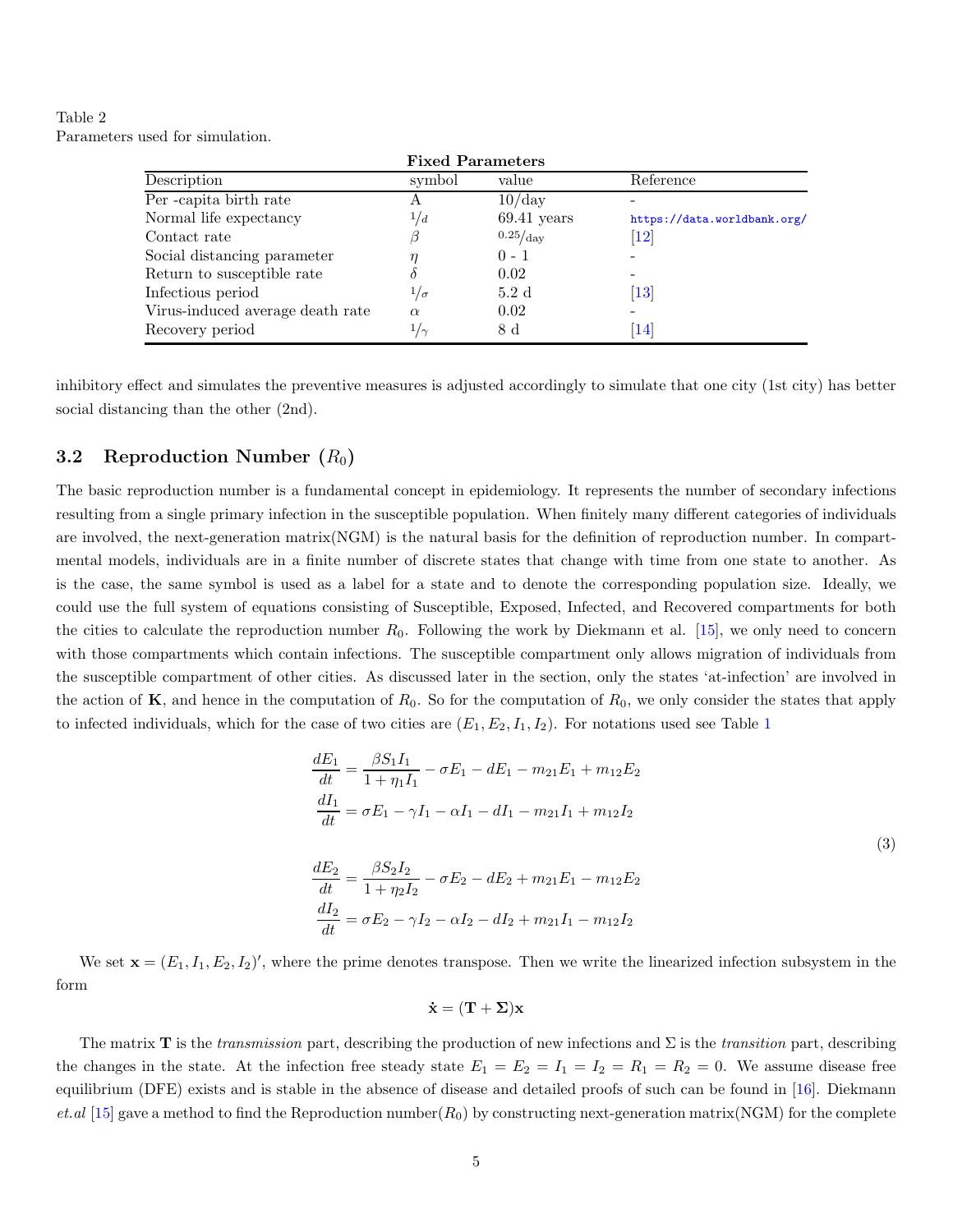system. Following the method outlined by Arino et.al for calculation of reproduction number for multiple cities in [\[17,](#page-16-5) [18\]](#page-16-6), we find  $R_0$  for multiple cities. Regarding the the linearized subsystem  $(3)$  we obtain,

$$
\mathbf{T} = \begin{pmatrix} 0 & \frac{\beta A}{m_{21} + d} & 0 & 0 \\ 0 & 0 & 0 & 0 \\ 0 & 0 & 0 & \frac{\beta A}{m_{12} + d} \\ 0 & 0 & 0 & 0 \end{pmatrix}
$$

and,

$$
\Sigma = \begin{pmatrix}\n-(\sigma + d + m_{21}) & 0 & m_{12} & 0 \\
\sigma & -(\gamma + \alpha + d + m_{21}) & 0 & m_{12} \\
m_{21} & 0 & -(\sigma + d + m_{21}) & 0 \\
0 & m_{21} & \sigma & -(\gamma + \alpha + d + m_{12})\n\end{pmatrix}
$$

The determinant of the matrix  $\boldsymbol{\Sigma}$  is:

$$
\mathbf{D} = \left[ \left( \alpha + \gamma + d + m_{12} \right) \left( \alpha + \gamma + d + m_{21} \right) + m_{12} m_{21} \right] \left[ \left( \sigma + d + m_{21} \right) \left( \sigma + d + m_{12} \right) - m_{12} m_{21} \right]
$$

Hence we have,

$$
\Sigma^{-1} = \frac{1}{D} \begin{pmatrix} C_{11} & C_{21} & C_{31} & C_{41} \\ -C_{12} & -C_{22} & -C_{32} & -C_{42} \\ C_{13} & C_{23} & C_{33} & C_{43} \\ -C_{14} & -C_{24} & -C_{34} & -C_{44} \end{pmatrix}
$$

Where,

$$
C_{11} = -(\sigma + d + m_{12}) [(\gamma + \alpha + d + m_{21})(\gamma + \alpha + d + m_{12}) - m_{12}m_{21}]
$$
  
\n
$$
C_{12} = (\gamma + \alpha + d + m_{12}) [\sigma(\sigma + d + m_{12})]
$$
  
\n
$$
C_{13} = -m_{21} [(\gamma + \alpha + d + m_{21})(\gamma + \alpha + d + m_{12}) - m_{12}m_{21}]
$$
  
\n
$$
C_{14} = (\sigma m_{21}) [(\gamma + \alpha + d + m_{21})(\sigma + d + m_{12})]
$$

$$
C_{21} = 0
$$
  
\n
$$
C_{22} = -(\gamma + \alpha + d + m_{12}) [(\sigma + d + m_{12})(\sigma + d + m_{21}) - m_{12}m_{21}]
$$
  
\n
$$
C_{23} = 0
$$
  
\n
$$
C_{24} = -m_{21} [(\sigma + d + m_{12})(\sigma + d + m_{21}) - m_{12}m_{21}]
$$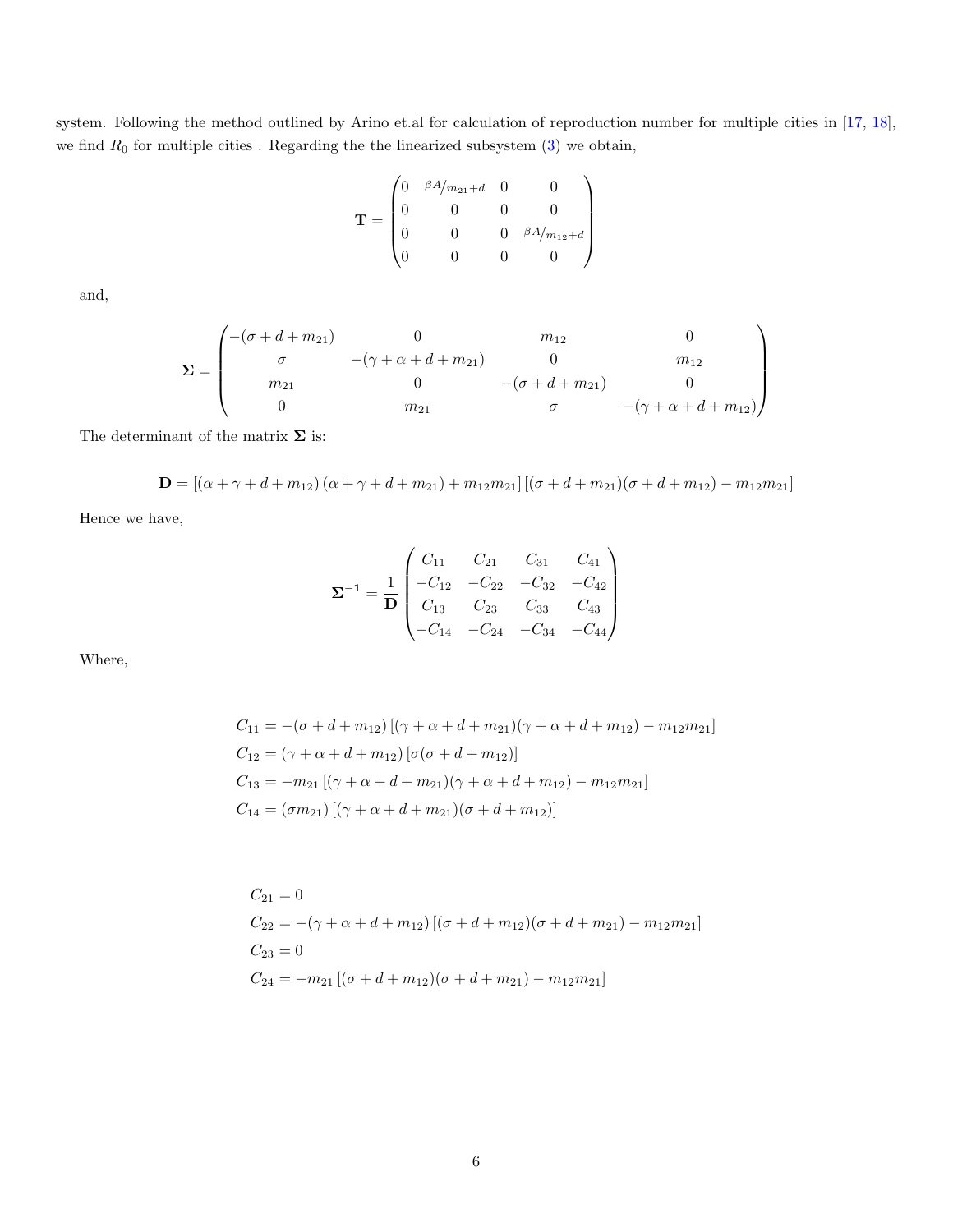$$
C_{31} = m_{12} [(\gamma + \alpha + d + m_{21})(\gamma + \alpha + d + m_{12}) - m_{12}m_{21}]
$$
  
\n
$$
C_{32} = \sigma m_{12} [(\gamma + \alpha + d + m_{12}) + (\sigma + d + m_{21})]
$$
  
\n
$$
C_{33} = -(\sigma + d + m_{21}) [(\gamma + \alpha + d + m_{12})(\gamma + \alpha + d + m_{21}) - m_{12}m_{21}]
$$
  
\n
$$
C_{34} = \sigma [(\gamma + \alpha + d + m_{21})(\sigma + d + m_{21}) + m_{12}m_{21}]
$$

$$
C_{41} = 0
$$
  
\n
$$
C_{42} = -m_{12}[(\sigma + d + m_{21})(\sigma + d + m_{12}) - m_{12}m_{21}]
$$
  
\n
$$
C_{43} = 0
$$
  
\n
$$
C_{44} = -(\gamma + \alpha + d + m_{21})[(\sigma + d + m_{21})(\sigma + d + m_{12}) - m_{12}m_{21}]
$$

Now the NGM with large domain  $\mathbf{K}_{\mathbf{L}}$  is four-dimensional and given by  $\mathbf{K}_{\mathbf{L}} = -\mathbf{T}\mathbf{\Sigma}^{-1}$ .

$$
\left(\begin{array}{cccc} C_{12}\beta S_{10} & C_{22}\beta S_{10} & C_{32}\beta S_{10} & C_{42}\beta S_{10} \\ 0 & 0 & 0 & 0 \\ C_{14}\beta S_{20} & C_{24}\beta S_{20} & C_{34}\beta S_{20} & C_{44}\beta S_{20} \\ 0 & 0 & 0 & 0 \end{array}\right)
$$

Where,  $S_{10}$  and  $S_{20}$  are susceptible population in disease free case for city 1 and city 2 respectively. Now we formally obtain  $K$  from  $K_L$  by pre- and post-multiplying  $K_L$  by an auxiliary matrix  $E$  that singles out the rows and columns relevant for the reduced set of states. We specify **E** as consisting of unit column vectors  $e_i$  for all i such that i<sup>th</sup> row of **T** is not identically zero. For the above matrix, we have

$$
E = \left(\begin{array}{cc} 1 & 0 \\ 0 & 0 \\ 0 & 1 \\ 0 & 0 \end{array}\right)
$$

To find the NGM, we then perform the matrix multiplication

$$
\mathbf{K} = E'\mathbf{K}_\mathbf{L} E
$$

Which gives us,

$$
\mathbf{K} = \frac{1}{D} \left( \begin{array}{cc} \frac{C_{12}\beta A}{m_{21} + d} & \frac{C_{32}\beta A}{m_{21} + d} \\ \frac{C_{14}\beta A}{m_{12} + d} & \frac{C_{34}\beta A}{m_{12} + d} \end{array} \right)
$$

Now, we know that for a  $2 \times 2$  matrix the dominant eigenvalue, and hence  $R_0$  is obtained from the its trace and the determinant as

$$
R_0 = \rho(\mathbf{K})
$$
  
=  $\frac{1}{2} \left( \text{Tr}(\mathbf{K}) + \sqrt{\text{Tr}(\mathbf{K})^2 - 4 \det(\mathbf{K})} \right)$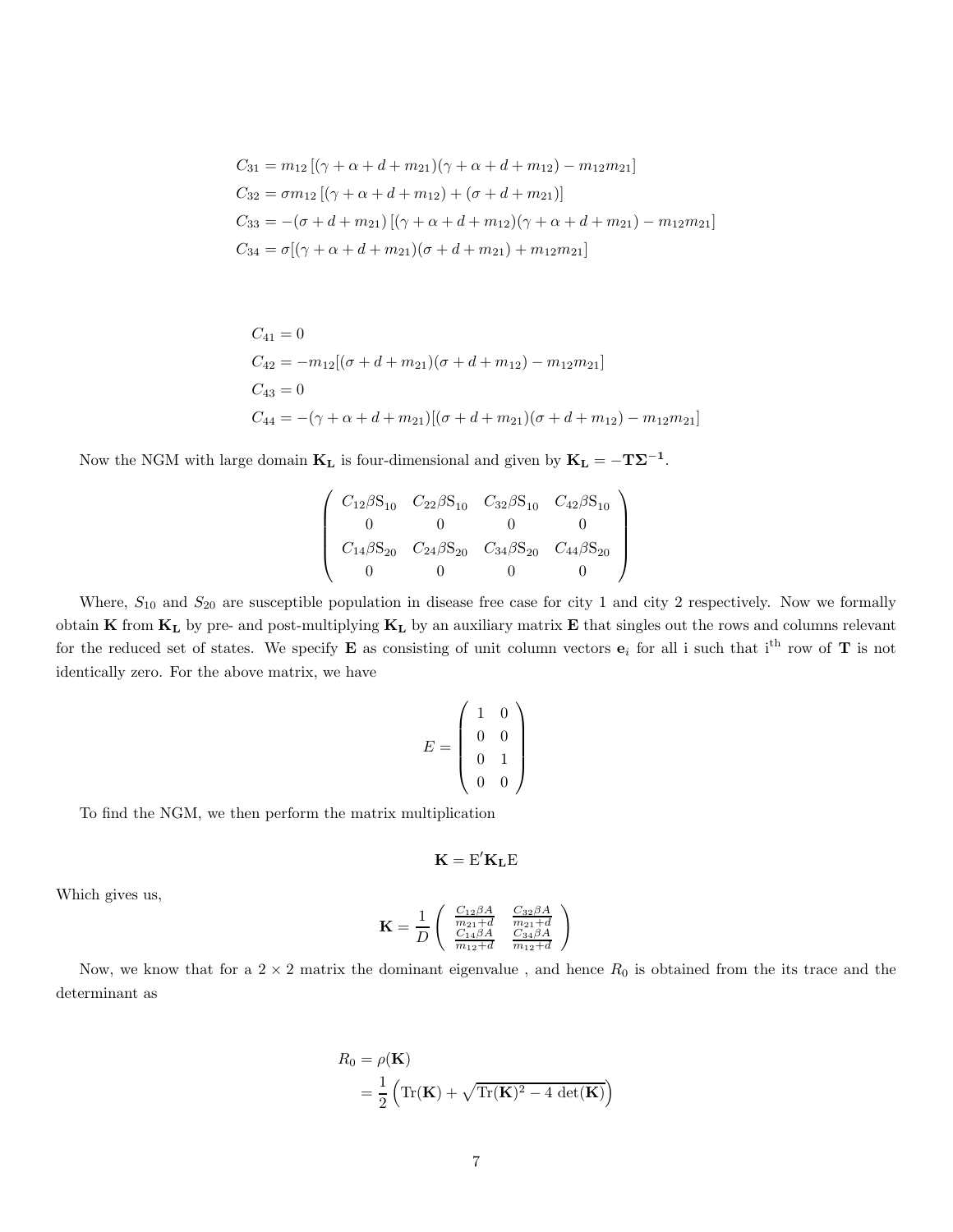<span id="page-7-0"></span>

Figure 1 Variation of  $R_0$  with  $m_{12}$  for  $m_{21} = 0.05$ .

 $R_0$  is a vital parameter affected most by the migration between cities; we see the variation of reproduction number with migration parameter. For parameters mentioned in Table [\(2\)](#page-4-0) and using the formula derived for reproduction number for two cities, fig.[\(1\)](#page-7-0) shows the variation of  $R_0$  with migration rate.

The increase of migration rate increases the reproduction number for the whole system for migration from either city. The slight dip in reproduction number in fig.[\(1\)](#page-7-0) is because we started with a larger migration rate  $m_{21}$ . This supports the assertion that migration between cities can lead to an increase in the spread of the disease.

#### 3.3 Numerical Simulations

In this section, we present some numerical simulations regarding the application of population migration between two cities. As explained earlier, city-1 is the larger city(also denoted by L) with a population of  $10^8$ , and city-2 is the smaller city (also denoted by S) has a population of  $10^7$ . We allow greater migration from city L to city S. The parameters used for simulation is summarized in Table [2](#page-4-0) and the inital conditions used for cities is mentioned in sec[.3.1.](#page-3-1)

Starting with the thousand exposed and one infected individual for both the cities, we analyze the effect of migration on both the cities. Figure[\(2](#page-8-0)) shows the effect of migration from city L to city S. We observe as shown in fig.[\(2a\)](#page-8-0) that at around day-40 point the infection load on city S becomes greater than the city L and infected population increases and almost saturates at  $4.77 \times 10^6$  infected individuals. As the number of infected population decreases for city L the number of recovered individuals comes down too, as shown in fig.[\(2b\)](#page-8-0). We observe that even a small amount of migration  $(m_{21} = 0.02)$ to a smaller city can eventually equalize and even increase the infected population in the city. Further, if we allow a larger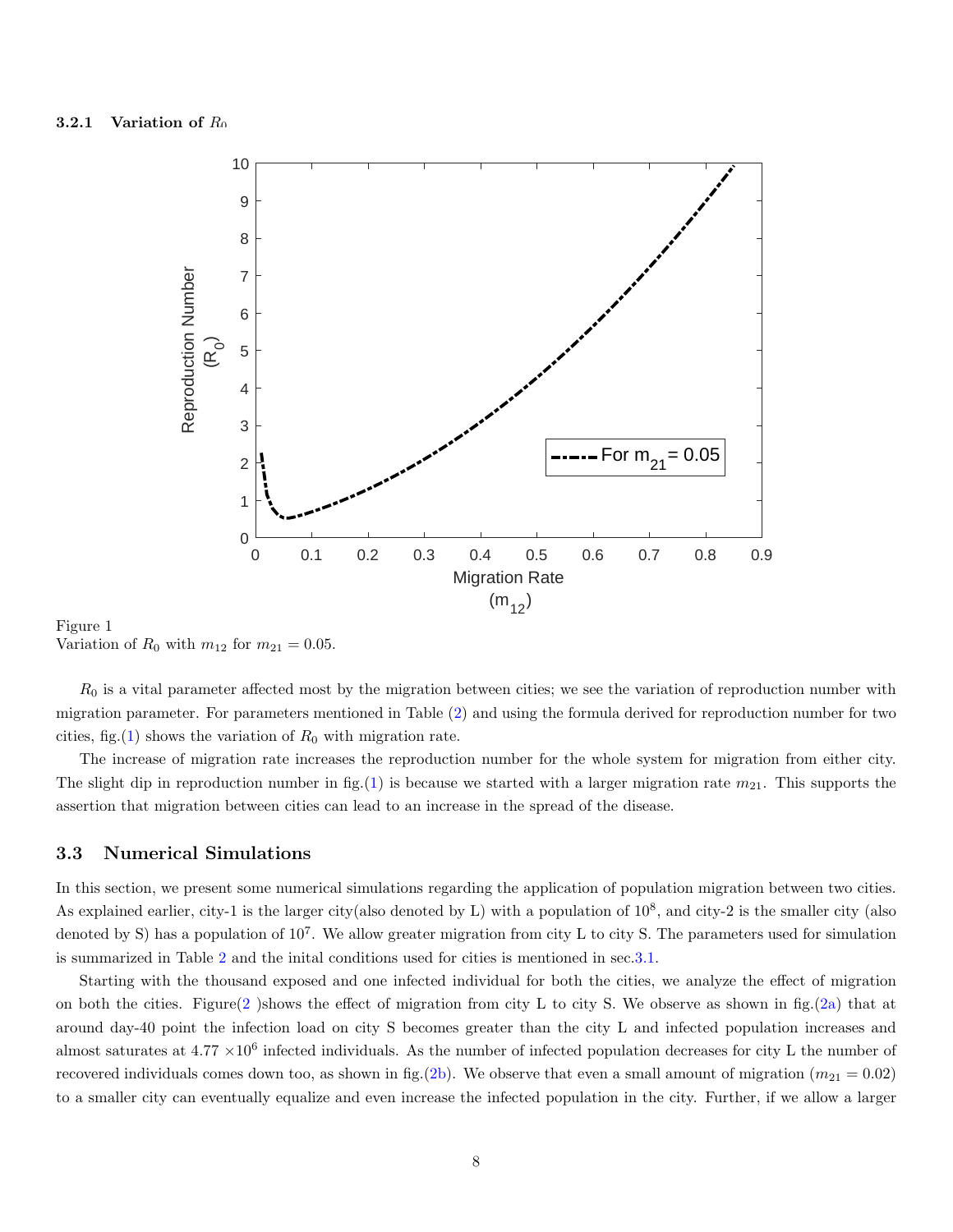<span id="page-8-0"></span>

(a) evolution of infected population. The maximum infected population for city 1 and city 2:  $(I_1^m, I_2^m) = (2.99 \times 10^7, 1.04 \times 10^7)$ (b) Evolution of recovered population

Figure 2

<span id="page-8-1"></span>Evolution of infected and recovered population for migration rate  $m_{12} = 0.01$  and  $m_{21} = 0.02$ 



(a) evolution of infected population. The maximum infected population for city 1 and city 2:  $(I_1^m, I_2^m) = (1.92 \times 10^7, 2.27 \times 10^7)$ (b) Evolution of recovered population Figure 3

Evolution of infected and recovered population for migration rate  $m_{12} = 0.05$  and  $m_{21} = 0.1$ 

migration from city L to city S as shown in fig. [\(3\)](#page-8-1), infection load in the smaller city takes over the larger city, and a maximum number of the infected population is  $2.27 \times 10^7$  as compared  $1.92 \times 10^7$  of city L (see fig.[\(3a\)](#page-8-1)).

Effect of different migration rates is shown in fig.  $(4)$  and  $(5)$ . We analyze the effect of migration (higher rates from city-2) to city-1) and reverse migration (higher rates from city-1 to city-2). For the case of migration, we see that city-1, which accepts the migrants from city-2 at a higher rate, has a higher infectious individual. For migration rate  $m_{12} = 0.002$  and  $m_{21} = 0.001$ , the maximum infected individual in city-1 and city-2 are  $3.54 \times 10^7$  and  $4.19 \times 10^6$  respectively. As we increase the migration rate to  $m_{12} = 0.08$  and  $m_{21} = 0.04$ , we see a decrease in maximum infected individual in city-1 and increase in city-2 which is  $2.93 \times 10^7$  and  $1.09 \times 10^7$  respectively. This is because now more individuals enter into city-2, thus raising the number of infected individuals.

For the case of reverse migration we observe that for smaller migration rate  $m_{12} = 0.001$  and  $m_{21} = 0.002$  the infection load is still higher in the city which migrants leave (city-1) to the other city (city-2). As we increase the migration rate the number of infected individual in city-2 increases. For instance as shown in fig.[\(5b\)](#page-9-1), for  $m_{12} = 0.1$  and  $m_{21} = 0.5$ , the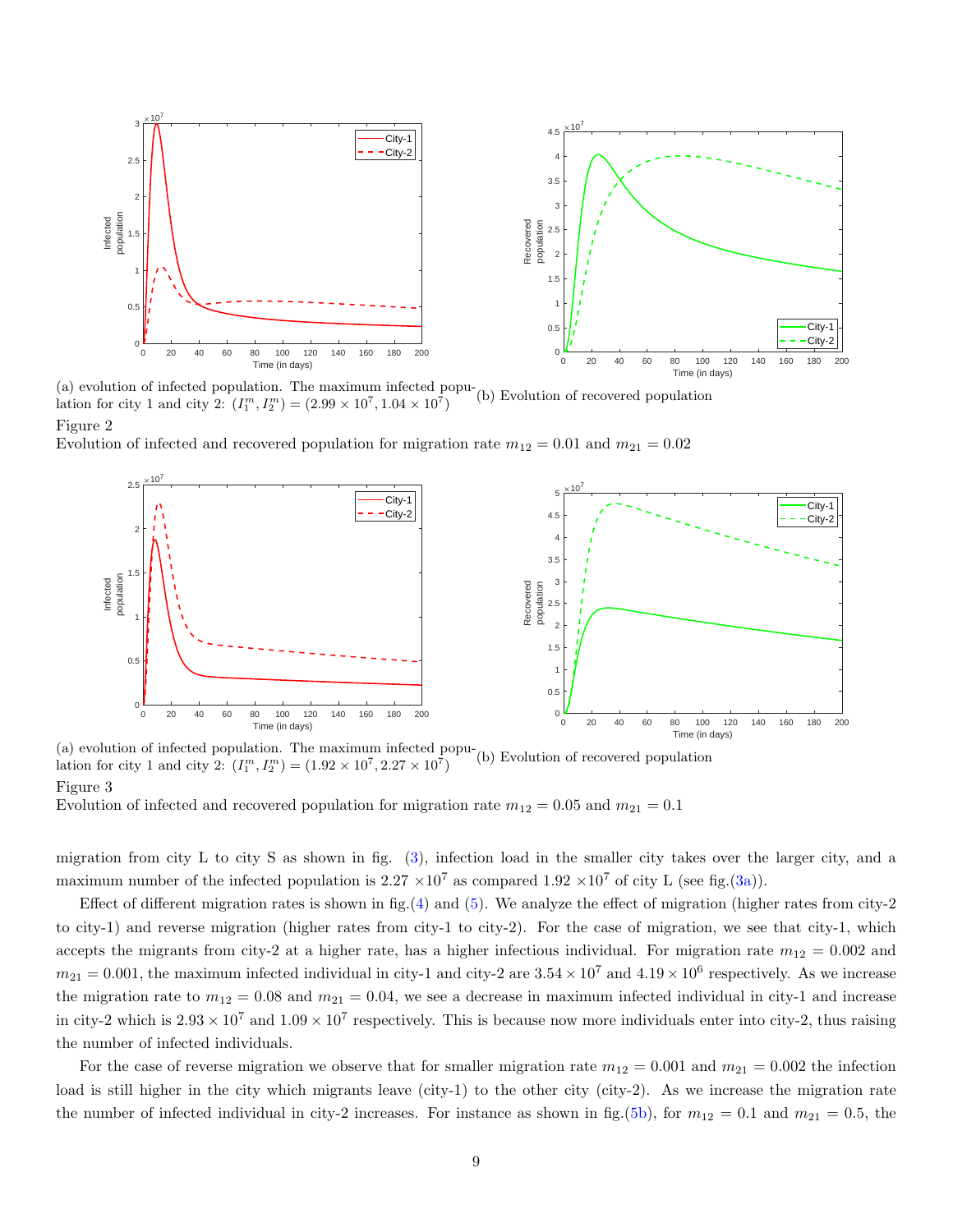<span id="page-9-0"></span>

(a) Evolution of infected population for city 1 Figure 4

<span id="page-9-1"></span>Evolution of infected population for both cities for various migration rates.



Figure 5

Evolution of infected population for both cities for various (reverse)migration rates.

maximum number of infected individual in city-1 and city-2 is  $7.13 \times 10^6$  and  $3.52 \times 10^7$  respectively.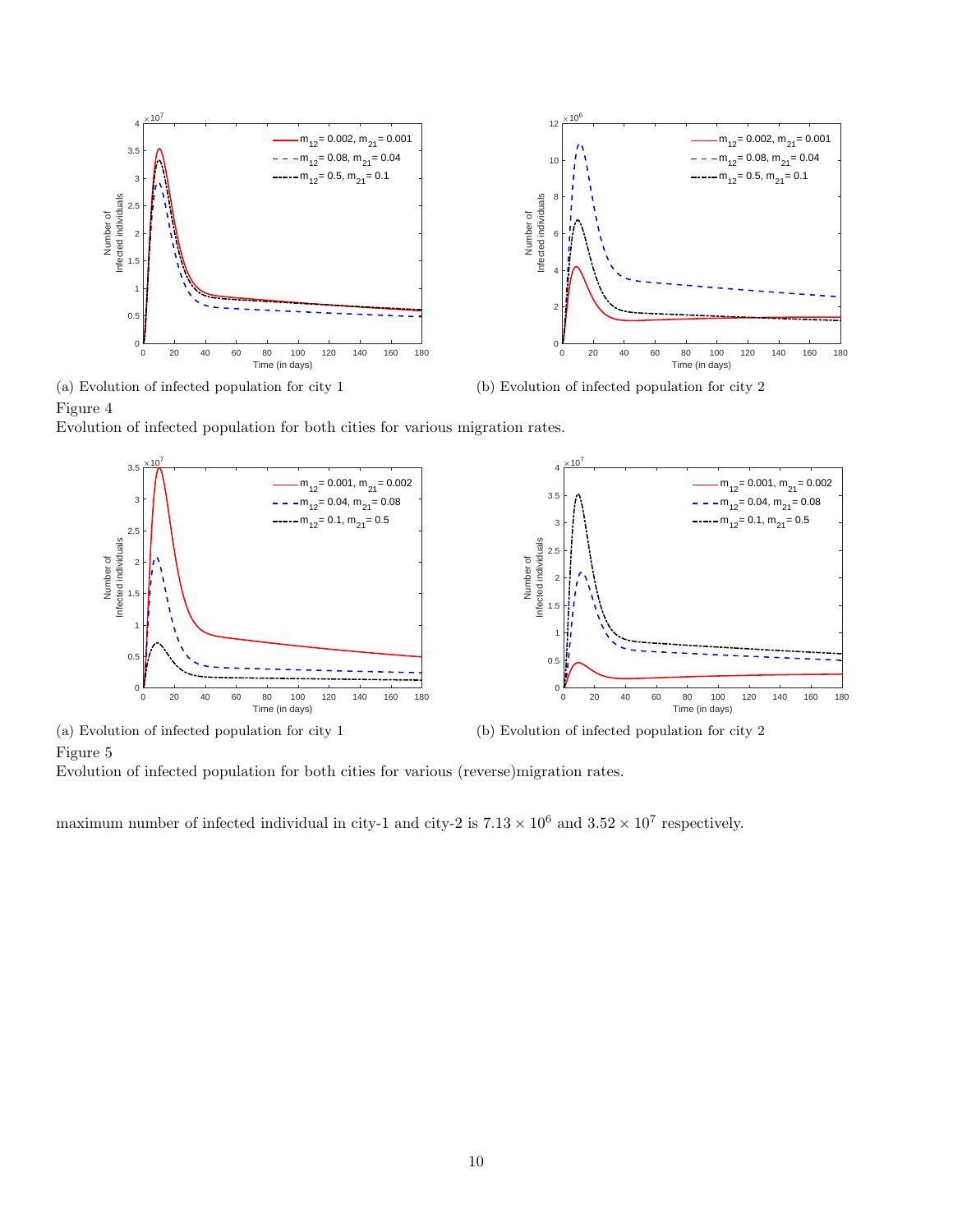## <span id="page-10-0"></span>3.4 Punctuated Lockdown



#### Figure 6 Evolution of infected population under punctuated lockdown.

In this section, we study the effect of punctuated lockdown in both cities. Instead of relaxing the lockdown completely, the restrictions are lifted for 20 days and then imposed back for the next ten days. For the relaxed phase  $(\eta_1, \eta_2, m_1, m_2)$  $(0.05, 0.025, 0.75, 0.25)$  and for lockdown phase  $(\eta_1, \eta_2, m_1, m_2) = (0.9, 0.5, 0.05, 0.02)$  are used. A damped oscillatory behavior is observed if a small fraction does turn positive again under Covid testing after recovery from the infection. The infected populations reach the peak for both the cities and then decrease to rise to certain values before decreasing again. The infected population decreases very gradually but does not come down to zero. This can be due to the inflow of population per unit time given by A (see fig.  $(6)$ ).

The oscillatory behavior in the population is the result of a small fraction of recovered individuals becoming susceptible again. This implies that one should keep a close observation over even such individuals who are recovered. The importance of punctuated lockdown is highlighted because the dips during the lockdown period allow the health infrastructure to prepare for the ensuing surge in the infection.

# 4 Population Migration: Application to three cities

In this section we apply the system[\(2\)](#page-3-0) to analyse the migration among three cities. In the following section, we see the variation of reproduction number  $R_0$  for the following infectious sub-system.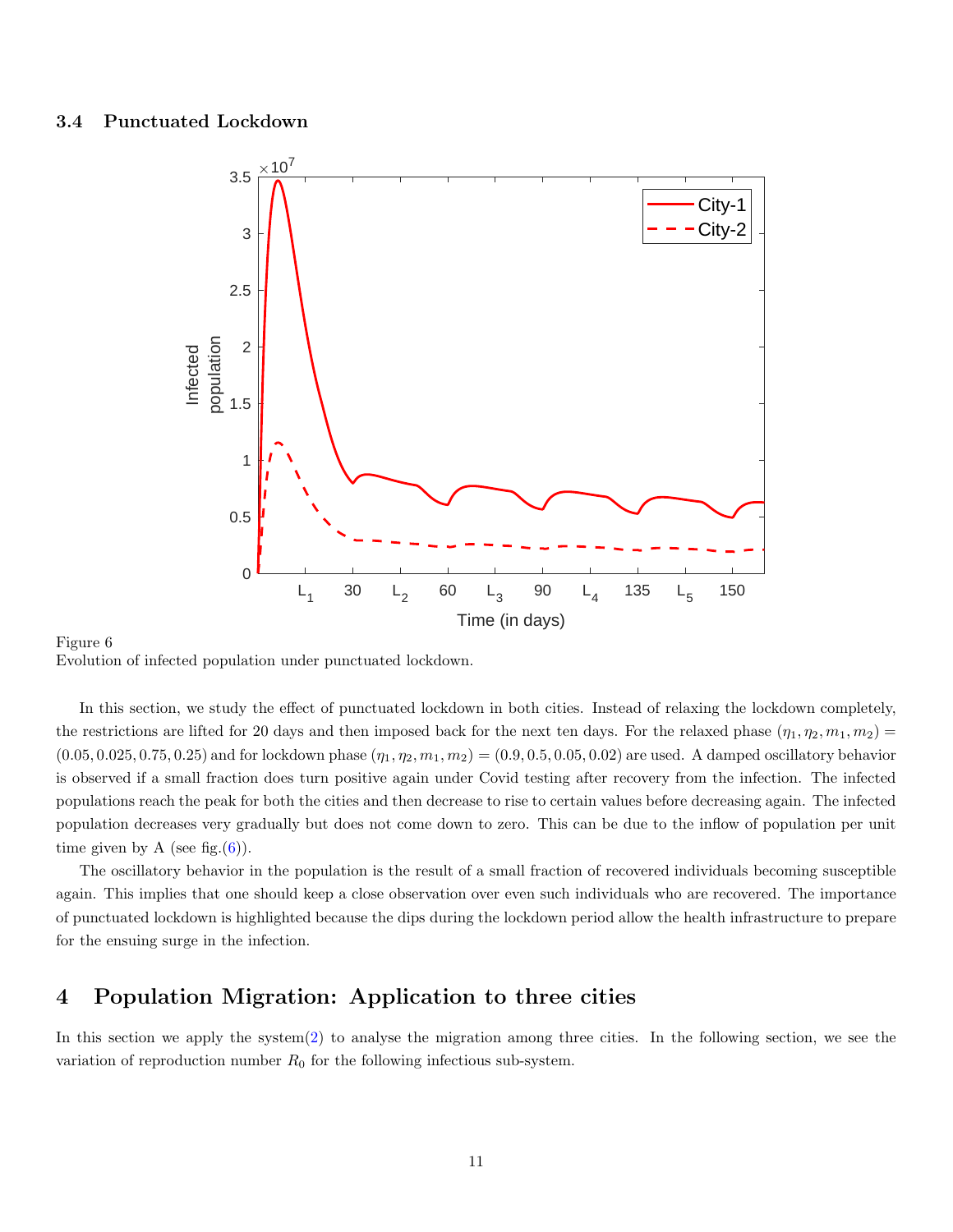$$
\frac{dE_1}{dt} = \frac{\beta S_1 I_1}{1 + \eta_1 I_1} - \sigma E_1 - dE_1 - m_{21}E_1 - m_{31}E_1 + m_{13}E_3 + m_{12}E_2
$$
\n
$$
\frac{dI_1}{dt} = \sigma E_1 - \gamma I_1 - \alpha I_1 - dI_1 - m_{21}I_1 - m_{31}I_1 + m_{13}I_3 + m_{12}I_2
$$
\n
$$
\frac{dE_2}{dt} = \frac{\beta S_2 I_2}{1 + \eta_2 I_2} - \sigma E_2 - dE_2 - m_{32}E_2 - m_{12}E_2 + m_{21}E_1 + m_{23}E_3
$$
\n
$$
\frac{dI_2}{dt} = \sigma E_2 - \gamma I_2 - \alpha I_2 - dI_2 - m_{32}I_2 - m_{12}I_2 + m_{21}I_1 + m_{23}I_3
$$
\n
$$
\frac{dE_3}{dt} = \frac{\beta S_3 I_3}{1 + \eta_3 I_3} - \sigma E_3 - dE_3 - m_{13}E_3 - m_{23}E_3 + m_{31}E_1 + m_{32}E_2
$$
\n
$$
\frac{dI_3}{dt} = \sigma E_3 - \gamma I_3 - \alpha I_3 - dI_3 - m_{13}I_3 - m_{23}I_3 + m_{31}I_1 + m_{32}I_2
$$

## 4.1 Reproduction Number  $R_0$

We outline the procedure to calculate the reproduction number for three cities in this section. The procedure is similar to that used in section [\(3.2\)](#page-4-2) following the method outlined by Diekmann *et.al* [\[15\]](#page-16-3) and Arino *et.al* [\[11\]](#page-15-10) to find the reproduction number  $(R_0)$  by constructing next-generation matrix(NGM) for the complete system.

For the computation of  $R_0$ , we only regard the states that apply to infected individuals, which for the case of three cities are  $(E_1, E_2, E_3, I_1, I_2, I_3)$ . For notations used see Table [1.](#page-1-0) Unlike the case of two cities, expressing the reproduction number in analytical form is difficult for this case, and hence reproduction number is calculated numerically using MATLAB 2020(a) [\[19\]](#page-16-7).

The matrix **T**, describing the production of new infections and  $\Sigma$ , describing the changes in the state is:

$$
\mathbf{T} = \begin{pmatrix} 0 & \frac{\beta A}{m_{21} + m_{31} + d} & 0 & 0 & 0 & 0 \\ 0 & 0 & 0 & 0 & 0 & 0 \\ 0 & 0 & 0 & \frac{\beta A}{m_{12} + m_{32} + d} & 0 & 0 \\ 0 & 0 & 0 & 0 & 0 & 0 \\ 0 & 0 & 0 & 0 & 0 & \frac{\beta A}{m_{13} + m_{23} + d} \\ 0 & 0 & 0 & 0 & 0 & 0 \end{pmatrix}
$$

and,

$$
\Sigma = \begin{pmatrix}\n\Sigma_{11} & 0 & m_{12} & 0 & m_{13} & 0 \\
\sigma & \Sigma_{22} & 0 & m_{12} & 0 & m_{13} \\
m_{21} & 0 & \Sigma_{33} & 0 & m_{23} & 0 \\
0 & m_{21} & \sigma & \Sigma_{44} & 0 & m_{23} \\
m_{31} & 0 & m_{32} & 0 & \Sigma_{55} & 0 \\
0 & m_{31} & 0 & m_{32} & \sigma & \Sigma_{66}\n\end{pmatrix}
$$

Where,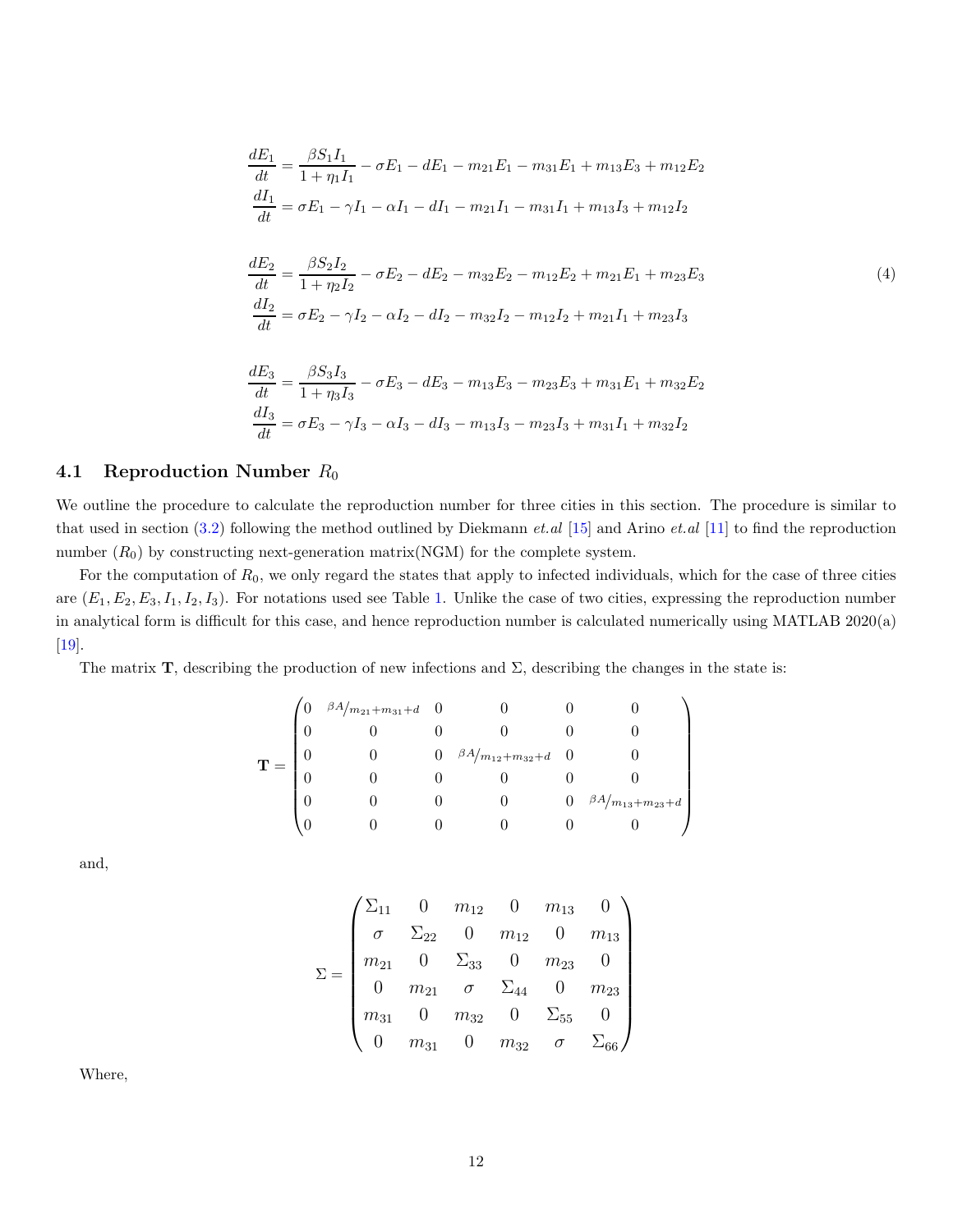<span id="page-12-0"></span>

Figure 7 Variation of  $R_0$  with migration parameter  $m_{13}$ . The usual parameters used are the same as in Table [2](#page-4-0) and migration parameters used are  $m_{12} = m_{21} = m_{31} = m_{23} = m_{32} = 0.1$ 

 $\Sigma_{11} = -(\sigma + d + m_{21} + m_{31})$  $\Sigma_{22} = -(\gamma + \alpha + d + m_{21} + m_{31})$  $\Sigma_{33} = -(\sigma + d + m_{12} + m_{32})$  $\Sigma_{44} = -(\gamma + \alpha + d + m_{12} + m_{32})$  $\Sigma_{55} = -(\sigma + d + m_{13} + m_{23})$  $\Sigma_{66} = -(\gamma + \alpha + d + m_{13} + m_{23})$ 

Reproduction number is then defined as  $R_0 = \rho(-T\Sigma^{-1})$ , where  $\rho$  denotes the spectral radius, which is the dominant eigenvalue of the matrix  $-T\Sigma^{-1}$ . The variation of  $R_0$  with migration rates is shown in fig.[\(7\)](#page-12-0) for  $\beta = 0.005$ . It is observed that as the number of cities increases, the effective contact rate  $(\beta)$  has to be controlled for keeping the reproduction number under check. The figure in inset shows the variation of  $R_0$  with migration rate  $m_{13}$  for  $\beta = 0.05$  and  $R_0$  is unacceptably large there. The value of  $R_0$  at first decreases with an increase in migration rate in general, only to increase rapidly for a higher migration rate. A similar trend is observed for other migration parameters. If we increase the contact rate, the reproduction number increases as well. This highlights the importance of lockdown to curb the infection spread in the cities.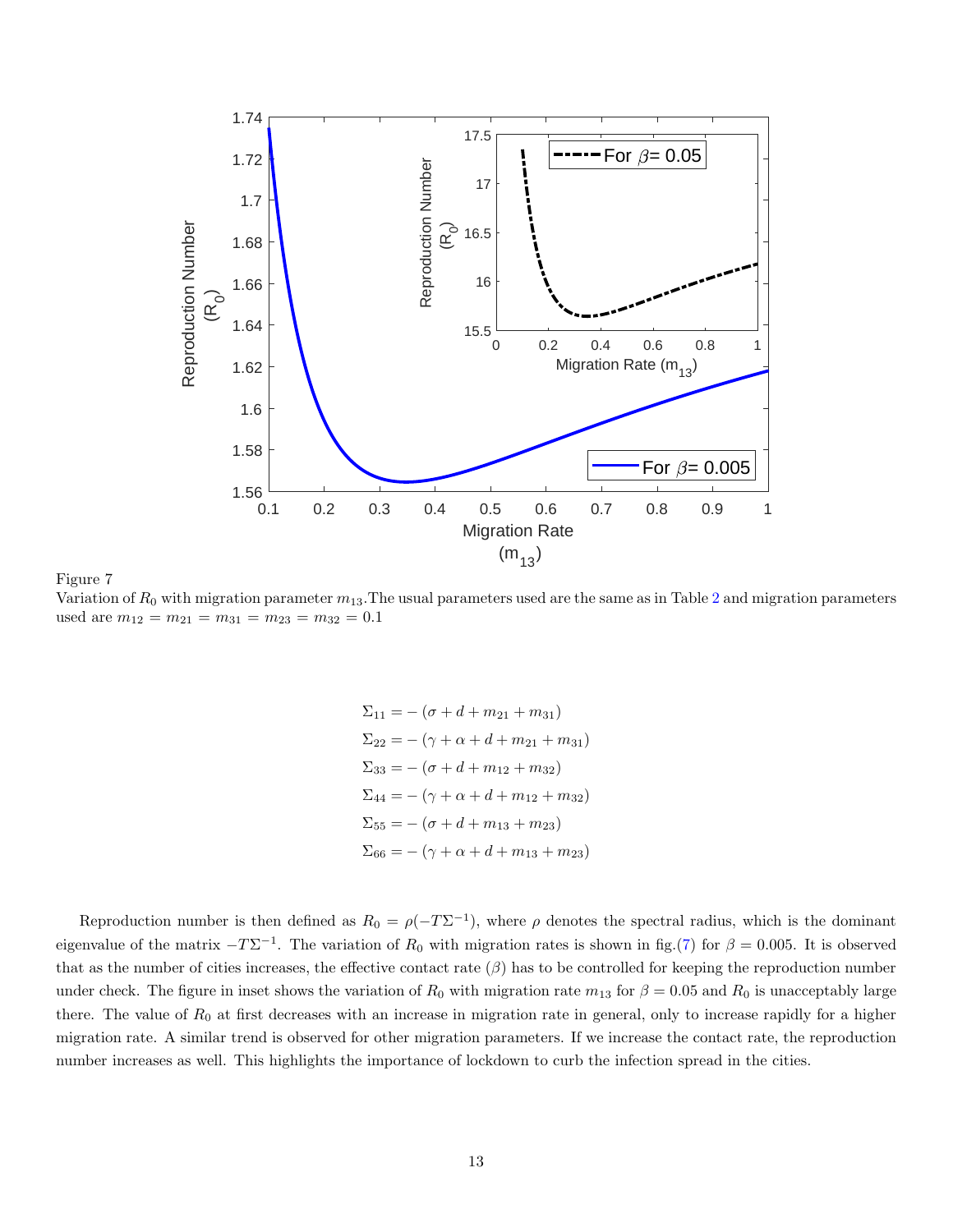<span id="page-13-0"></span>

(a) evolution of infected population. The maximum infected pop-(b) evolution of infected population. The maximum infected population for rural, urban and metropolitan city:  $(I_R^m, I_U^m, I_M^m)$  = ulation for rural, urban and metropolitan city:  $(I_R^m, I_U^m, I_M^m)$  =  $(3.05 \times 10^7, 1.05 \times 10^7, 3.45 \times 10^6)$  $(3.66 \times 10^6, 4.06 \times 10^6, 3.22 \times 10^7)$ 

## Figure 8

Evolution of infected population

#### <span id="page-13-1"></span>4.2 Effect of migration among cities

#### Table 3 Parameters used for generating fig. [8](#page-13-0)

| parameter | Value      | parameter | Value      | parameter | Value      | parameter |
|-----------|------------|-----------|------------|-----------|------------|-----------|
| $m_{12}$  | $\rm 0.15$ | $m_{21}$  | $0.02\,$   | $m_{12}$  | 0.05       | $m_{21}$  |
| $m_{13}$  | 0.35       | $m_{31}$  | $\rm 0.05$ | $m_{13}$  | $\rm 0.05$ | $m_{31}$  |
| $m_{23}$  | $0.25\,$   | $m_{32}$  | $\rm 0.05$ | $m_{23}$  | $\rm 0.02$ | $m_{32}$  |

As an application to the system [\(2\)](#page-3-0), in this section, we present the numerical simulation for three cities. We divide the cities into three types to study the effect of migration on systems with a different demography. The first type is a smaller (call it rural) city with a small population( $N_0 = 10^6$ ) and individuals who primarily work in more developed cities. We assume that the city has few preventive measures. The second type is a bigger city (say, urban) with a population  $(N_0 = 10^7)$ with better facilities than the rural one. Individuals in the urban city too move to even larger and more developed cities for better work perspectives. We assume urban city follows preventive measures up to a certain extent. Finally, the third type is a metropolitan city with a large population  $(N_0 = 10^8)$  with greater facilities and better implementation of preventive measures.

First, we analyze the effect of migration (higher migration rates from a larger city to a smaller city) from a metropolitan city to an urban and rural city (see fig. [8\)](#page-13-0). The parameters used to generate fig. [8](#page-13-0) are shown in Table [3.](#page-13-1) We observe from fig. [8a](#page-13-0) that starting from the same number of infected individuals, the number of infected population for the rural city increases rapidly, reaching a maximum of  $3.06 \times 10^7$  as compared to  $0.34 \times 10^7$  infected individuals in the metropolitan city. This puts a tremendous load on the rural and urban cities. Another important thing to observe is that the infected population for the overburdened city does not come down to zero. Next, we allow for the reverse migration to the developed city, as shown in fig. [8b.](#page-13-0) We see that even though individuals migrate to the urban as well as a metropolitan cities, the infection overload is in a metropolitan city where the number of infected individuals reaches  $3.22 \times 10^7$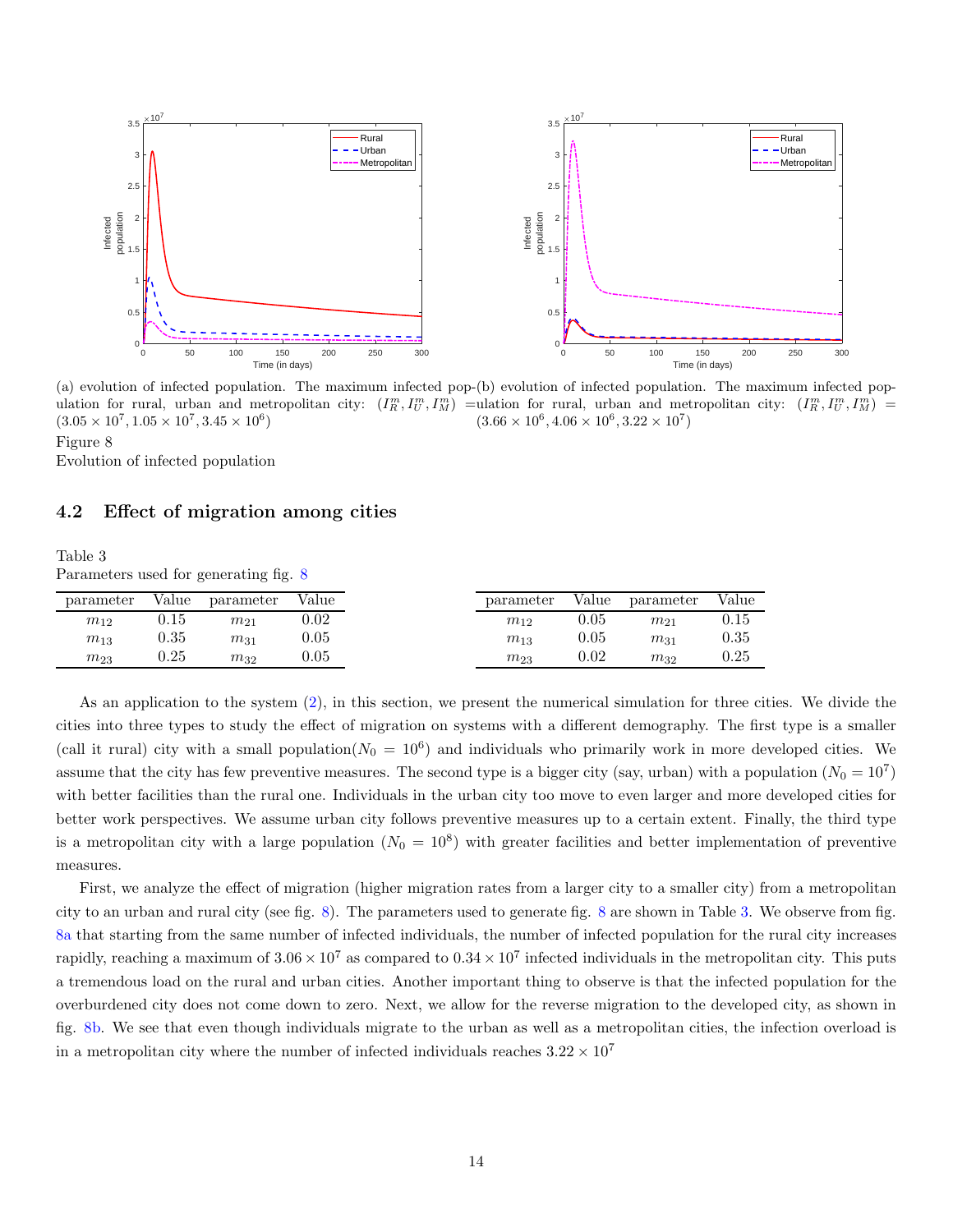

Figure 9 Evolution of infected population under punctuated lockdown.

#### 4.3 Punctuated Lockdown

Similar to the punctuated lockdown for two cities, we study the effect of punctuated lockdown for three cities. Instead of relaxing the lockdown completely, the restrictions are lifted for 20 days and then imposed back for the next ten days. Assuming a small fraction turns positive again after recovering from the infection, an oscillatory behavior is also observed. The infected populations reach the peak for the cities and then decrease to rise to specific values before reducing again. The infected population decreases very gradually but does not come to zero.

The important thing observed here is the effect of  $\delta$  on the punctuated lockdown. If the immunity developed is for a lifetime and no recovered individual becomes infected again, then the number of infected individuals comes down to zero. The oscillatory behavior in the population is the result of a small fraction of recovered individuals becoming susceptible again. This leads to the idea that one should have close observation over individuals who are recovered.

The idea of punctuated lockdown is vital in the sense that it gives the necessary time to recover the overstretched health infrastructure for the ensuing increase in infections. Due to the nature of the virus, a large section of the population is bound to get infected. Still, it is crucial to allow the health infrastructure to get back on its feet during the lockdown to take care of the new infections generated after it is relaxed.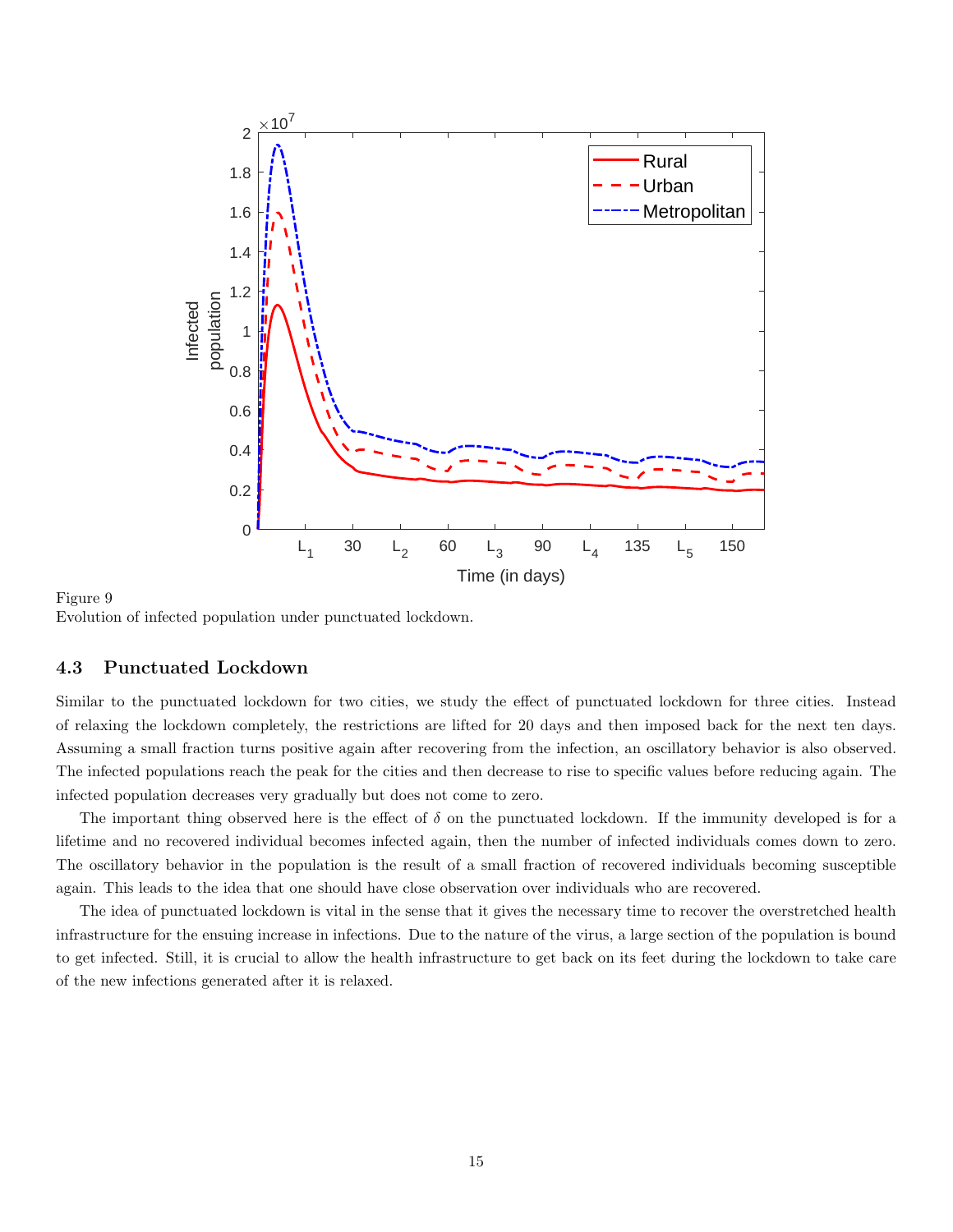# 5 Conclusion

We considered the SEIRS epidemic diffusion model with population migration for  $n$  cities. Then as an application to the model, we analyzed migration between two and three cities. The migration rate between cities is unequal, and individuals from all compartments can migrate between the cities. The reproduction number has been calculated, and its variation with migration rate is studied. Unless a vaccine is forthcoming in the immediate future, protective health measures are paramount to prevent the spread. In order to control the infected population, preventive measures should be implemented at lower thresholds.

A punctuated lockdown is also studied in this context. The oscillatory behavior is observed when a small fraction of recovered individuals are allowed to become susceptible again. This raises the critical point that the recovered individuals should be observed to prevent the increase of susceptibles. An increase in the number of susceptibles pushes up the fraction of infected individuals leading to consequent peaks. The punctuated lockdown is an exciting deviation from the extant strategies and helps handle situations post-first lockdown. The implementation of punctuated lockdown provides necessary recovery time for the health infrastructure to accommodate the upcoming infection overload.

The model with different strategies emphasizes finding ways to minimize the spread until a cure or a vaccine is available.

# <span id="page-15-0"></span>References

- <span id="page-15-1"></span>[1] Stephen M Kissler, Christine Tedijanto, Edward Goldstein, Yonatan H Grad, and Marc Lipsitch. Projecting the transmission dynamics of sars-cov-2 through the postpandemic period. *Science*, 368(6493):860–868, 2020.
- <span id="page-15-2"></span>[2] M Kermark and A Mckendrick. Contributions to the mathematical theory of epidemics. Part I. *Proc. Royal Society A: Mathematical, Physical and Engineering Sciences*, 115(5):700–721, 1927.
- <span id="page-15-3"></span>[3] Juan Zhang, Jianquan Li, and Zhien Ma. Global dynamics of an seir epidemic model with immigration of different compartments. *Acta Mathematica Scientia*, 26(3):551–567, 2006.
- <span id="page-15-4"></span>[4] Chengjun Sun and Ying-Hen Hsieh. Global analysis of an seir model with varying population size and vaccination. *Applied Mathematical Modelling*, 34(10):2685–2697, 2010.
- <span id="page-15-5"></span>[5] Wendi Wang and Xiao-Qiang Zhao. An age-structured epidemic model in a patchy environment. *SIAM Journal on Applied Mathematics*, 65(5):1597–1614, 2005.
- <span id="page-15-6"></span>[6] Ibrahim HI Ahmed, Peter J Witbooi, and Kailash Patidar. Modeling the dynamics of an epidemic under vaccination in two interacting populations. *J. Appl. Math. 2012, Art. ID 275902, 14 pp*, 2012, 2012.
- <span id="page-15-7"></span>[7] Ming Liu and Yihong Xiao. Modeling and analysis of epidemic diffusion with population migration. *J. Appl. Math. 2013, Art. ID 583648, 8 pp*, 2013, 2013.
- <span id="page-15-8"></span>[8] Yao Chen, Mei Yan, and Zhongyi Xiang. Transmission dynamics of a two-city sir epidemic model with transport-related infections. *J. Appl. Math. 2014, Art. ID 764278, 12 pp*, 2014, 2014.
- <span id="page-15-9"></span>[9] Herbert W Hethcote. The mathematics of infectious diseases. *SIAM review*, 42(4):599–653, 2000.
- <span id="page-15-10"></span>[10] Odo Diekmann, Hans Heesterbeek, and Tom Britton. *Mathematical tools for understanding infectious disease dynamics*, volume 7. Princeton University Press, 2012.
- [11] Julien Arino and St´ephanie Portet. Epidemiological implications of mobility between a large urban centre and smaller satellite cities. *Journal of mathematical biology*, 71(5):1243–1265, 2015.